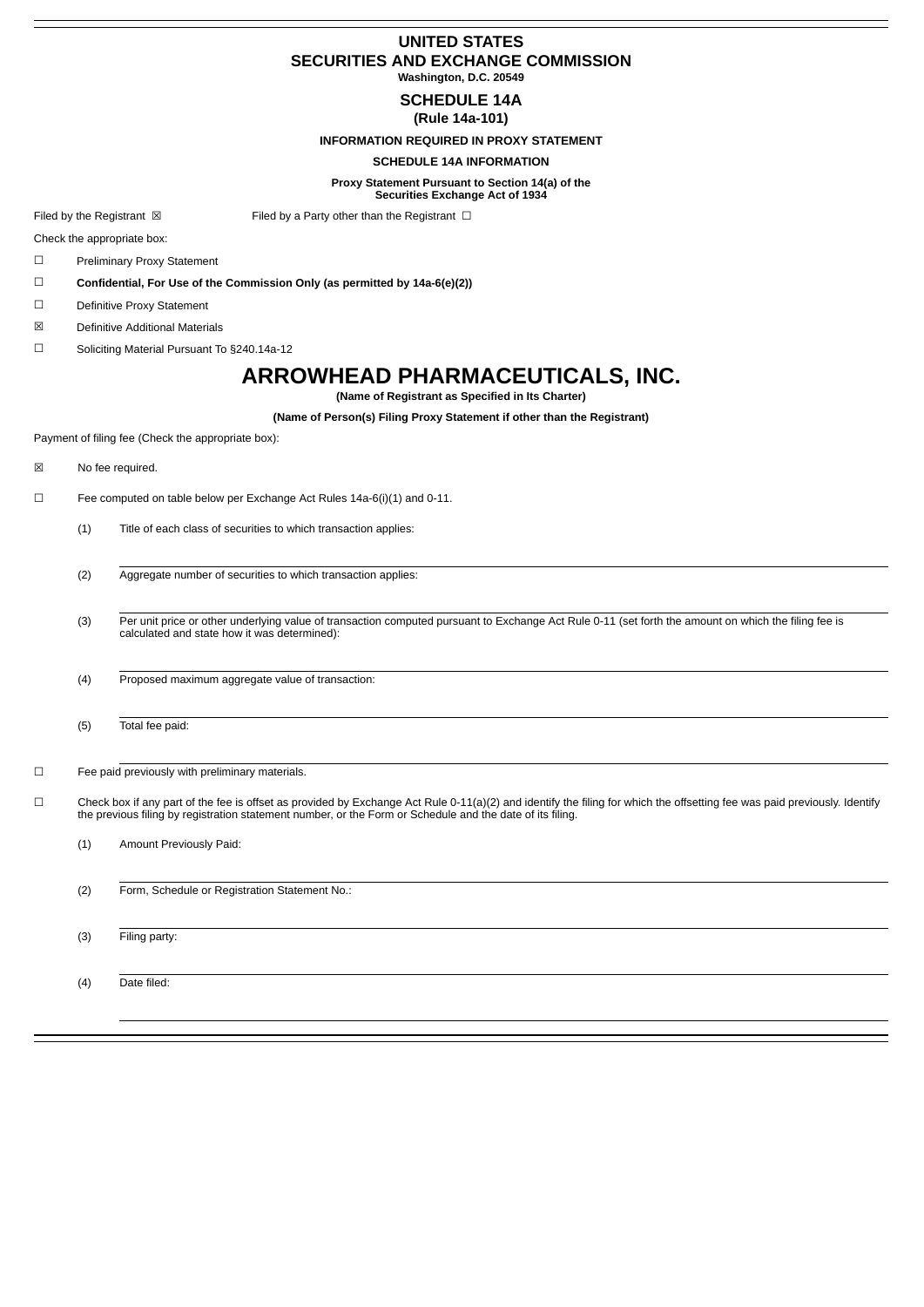

Arrowhead Pharmaceuticals, Inc. 177 E. Colorado Blvd., Suite 700 Pasadena, CA 91105

The following information supplements the 2022 Notice of Annual Meeting and Proxy Statement (the "Proxy Statement") of Arrowhead Pharmaceuticals, Inc. (the "Company") filed with the Securities and Exchange Commission ("SEC") on January 26, 2022 and subsequently made available to the Company's stockholders in connection with the solicitation of proxies by our Board of Directors for use at our 2022 Annual Meeting of Stockholders, scheduled for March 17, 2022 (the "Annual Meeting"). These supplemental proxy materials, which are being filed with the SEC on March 9, 2022, should be read in conjunction with the Proxy Statement.

We are providing these supplemental proxy materials in order to provide the Company's perspective on and important context for feedback provided by proxy advisory firm Institutional Shareholder Services ("ISS"). ISS is recommending a vote against the election of certain of our directors (Proposal 1) and the advisory vote to approve executive compensation, commonly known as a say-on-pay vote (Proposal 2). For the reasons discussed below as well as the more detailed information provided in the Proxy Statement, we recommend stockholders vote FOR these and the other proposals to be voted on at the Annual Meeting.

### **Proposal 1—Election of Directors**

ISS is recommending that stockholders vote against the election of our Chairperson, Douglass Given, because of his participation on our Nominating Committee. Dr. Douglass Given's brother, Dr. Bruce Given, retired as an executive officer of the Company on May 1, 2020. In accordance with Nasdaq rules, the Board has not yet designated Dr. Douglass Given as an independent director, but, as disclosed in the Proxy Statement, the Board has provided for independent oversight of director nominations by requiring that until Dr. Given is independent any nominating decisions are made by a majority of independent directors without Dr. Given's participation. Although we respectfully disagree with ISS's recommendation, and notwithstanding the governance procedures described above to provide independent oversight of director nominations, the Nominating Committee, with the consent of Dr. Given, has removed Dr. Given from the committee until such time as he is independent.

ISS is also recommending that stockholders vote against the election of each of our Compensation Committee members (Dr. Michael Perry, Dr. Marianne De Backer, Dr. Mauro Ferrari, Dr. Adeoye Olukotun, and Mr. William Waddill). This recommendation was made because ISS believed the Company did not adequately describe in the Proxy Statement its stockholder outreach following the 2021 say-on-pay vote, did not adequately explain its response to that stockholder feedback, and because, in ISS's view, the director compensation was not adequately justified. Again, we respectfully disagree with ISS's recommendation but are providing more information below about the feedback we received from our stockholder outreach and the Compensation Committee's response to it.

In fiscal year 2021, we spoke with several of our largest stockholders regarding our executive compensation practices representing approximately 33% of our total shares outstanding. During that outreach, the most common concerns we heard about our executive compensation program were that the performance-based restricted stock units ("PRSU") granted to our CEO contained performance milestones that might be achieved without necessarily resulting in a commensurate increase in stockholder value and that the quantum of such awards was too high. We did not hear other concerns about our executive compensation program expressed with any consistency.